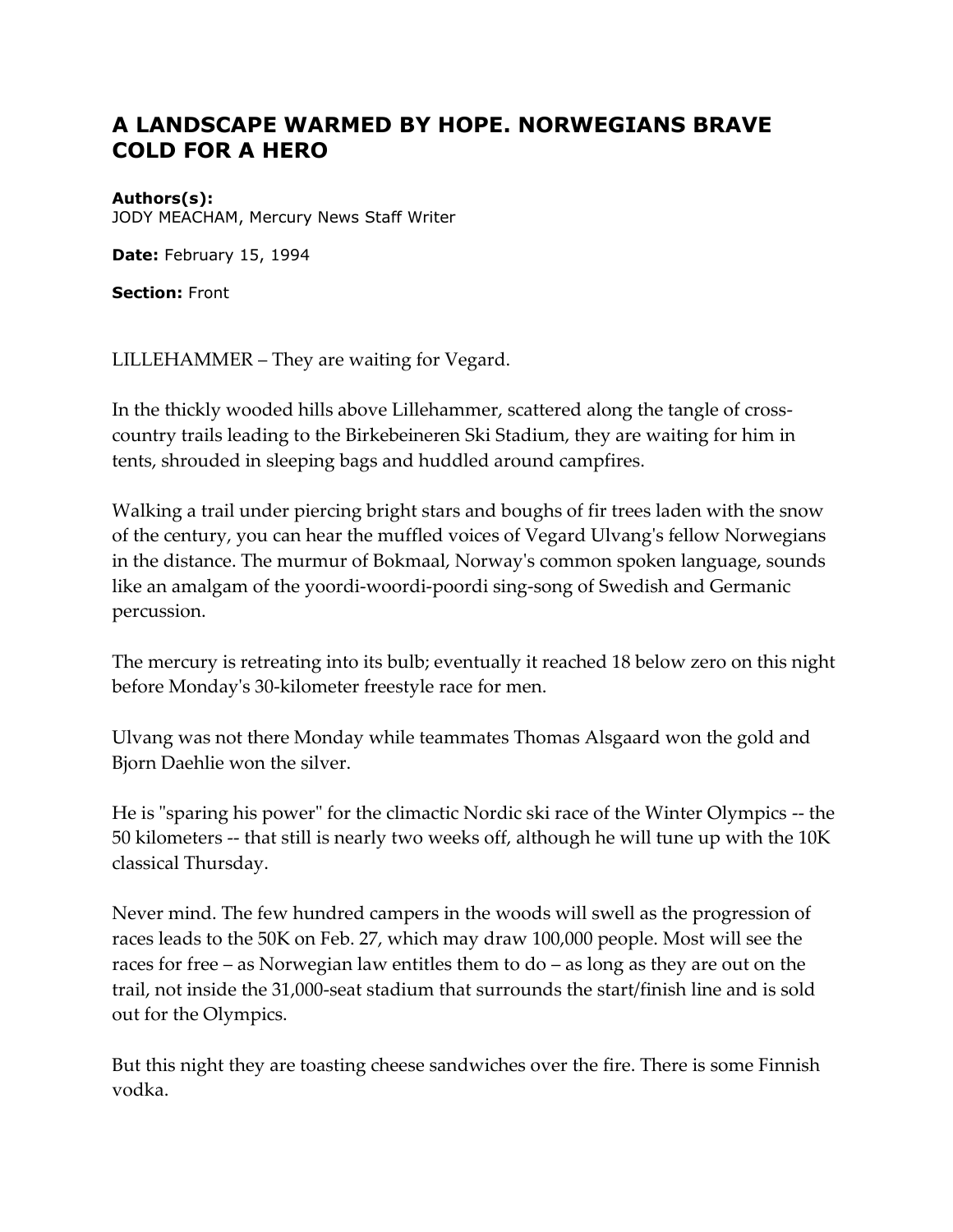Until Ulvang comes, there is fun and warmth to be had in the bitter beauty of the Norwegian woods.

## **An exemplary Norwegian**

''He is kind of an extension of Norwegians' nature, and he combines the aspects of Norwegian character that we think we are," says military student Arne Syver Anmarkrud, 22, who has arranged for army tents and wood stoves for some of his friends from Hønefoss, between Lillehammer and Oslo.

Ulvang's character must be awesome, because he is an awesome man. He is 30, and two years ago he won three gold medals at the Albertville Games.

He has climbed the highest mountains of three continents: Mont Blanc in Europe, Mount McKinley in North America and Mount Kilimanjaro in Africa.

He has skied across Greenland and ridden a horse across Mongolia.

He has credited his teammates for his success, and he smiles at babies.

''I can identify with him," said Hanne Cecilie Geirbo, 18, an Oslo student, "because he is normal, just like me."

Normal, as Norwegians see themselves, means having a straightforward approach to life and other people. Sometimes it can be taken for rudeness.

Ulvang took the athletes' oath for these Games because of his near universal appeal among Norwegians. He also accused the International Olympic Committee of being undemocratic and called its president a fascist.

''He said what is true," said Sara Jacobsen, 18. "The IOC is composed of very many selfimportant people. Freedom of speech is very central to Norwegian society. That is not a fact everywhere in Europe."

Normal also means camping with friends and family in a land where winter dominates the calendar.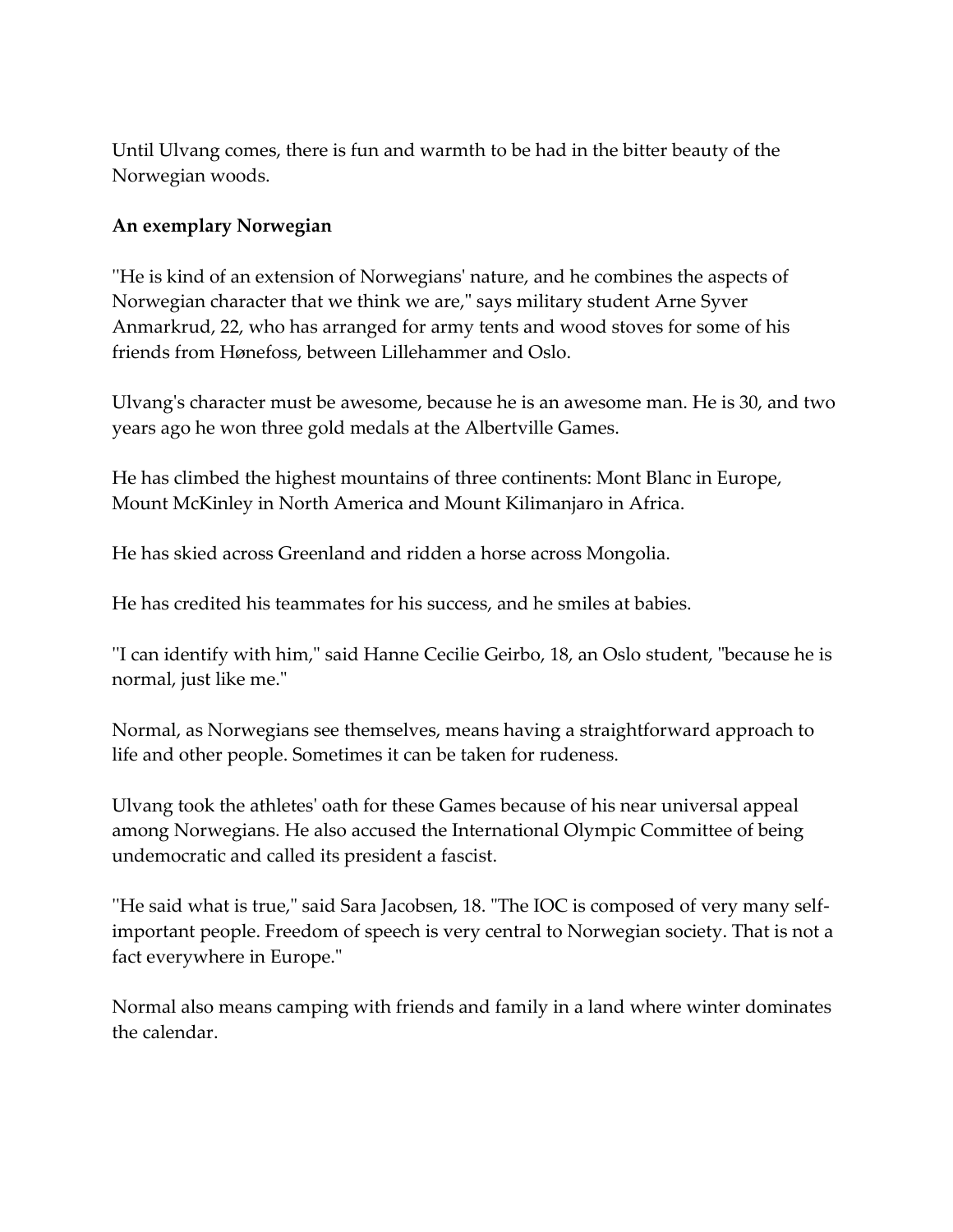''We are very used to being out in nature from when we are very small," said Greger Teigre, 21, a University of Oslo computer science student. "Almost every family has access to a chalet in the mountains."

Ingvild Andersen said she has been camping with her family since she was a child. She learned to cross-country ski when she was 2. But this is her first winter night in a tent.

She and her scout troop are more accustomed to digging snow caves and sleeping inside. All Norwegians are used to a winter of long johns, arctic-weight sleeping bags and layers of woolen clothing.

''Sometimes when you wake up in the morning, all the heat in your sleeping bag is gone," Jacobsen said. "It's very important to have enough underwear."

Her friend, Synne Marianne, said: "There is so much winter here, we simply have to be fond of it."

As they have to be fond of Ulvang. For his best event, the 50K, is the distillation of the essence of Norwegian winter sports as he embodies a magnified vision of the national psyche.

## **31 miles of endurance**

The race is a marathon on skis, more than 31 miles of hills and forest, and it is in the classical style of Sondre Nordheim, the 19th-century outdoorsman revered by Norwegians as the father of skiing.

They already were spending nights in the forest by Nordheim's time. He simply gave Norwegians something they could do after waking up in the morning.

Nearly every Norwegian now skis, to get to school or the supermarket, for enjoyment or for competition. No country skis as well.

Its national cross-country team, led by Ulvang and Daehlie, lost only one race at last year's world championships. To spend a night – or a couple of weeks – in a tent to watch them beat the world in a sport Norwegians equate with existence is therefore not so unusual.

''One of us must stay up one hour each night in rotation to watch the oven and put on the firewood. It is not heroic or something," Anmarkrud said. "It is quite normal."